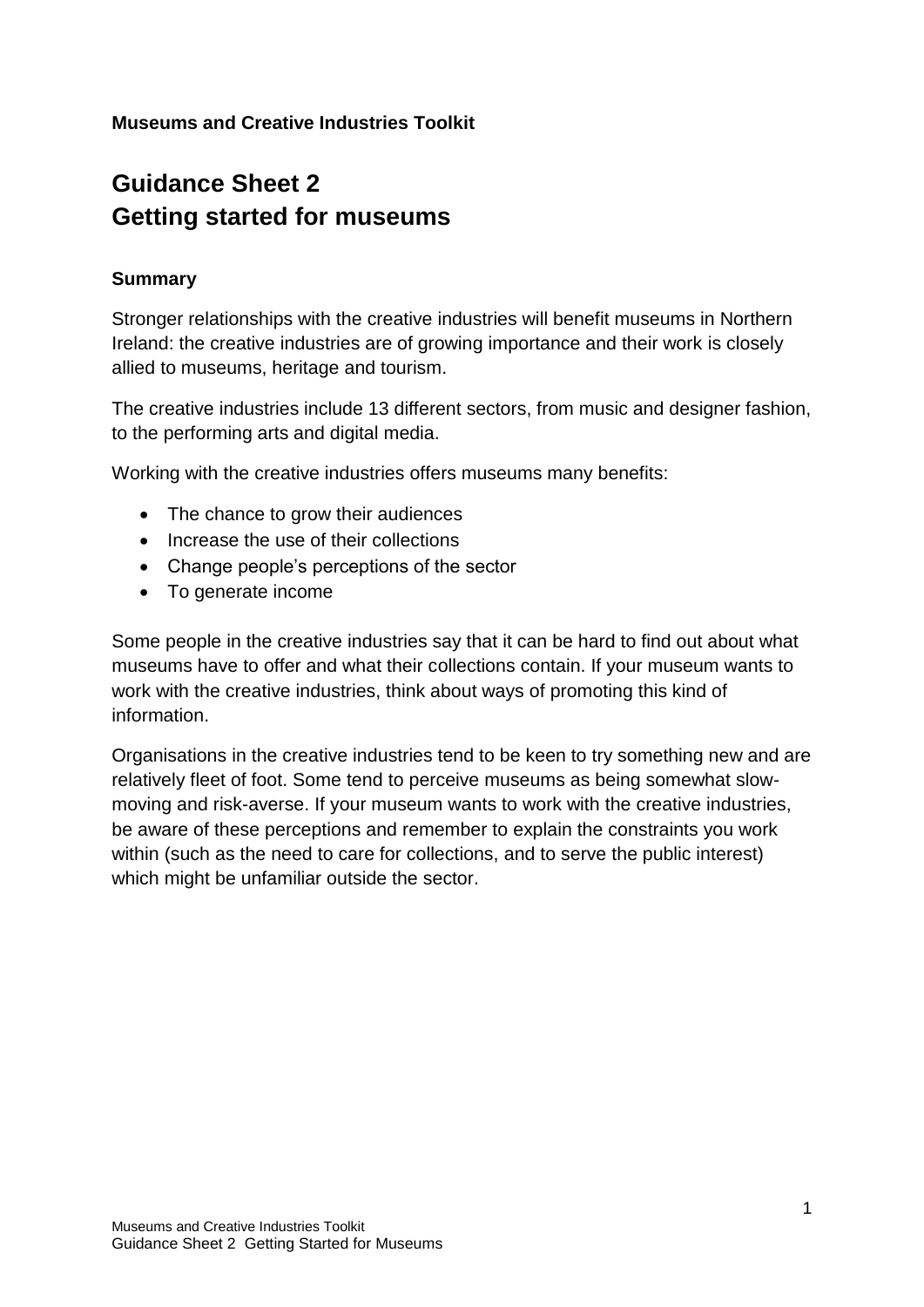## **Contents**

- **1 What are the creative industries and why do they matter to museums?**
- **2 The benefits of working with the creative industries**
- **3 How might you work together?**
- **4 What to expect working with creative industries**
- **5 Next steps**
- **6 Details and contacts for individual creative industries and other resources**

### **1 What are the creative industries and why do they matter to museums?**

Museums have much to gain from building strong links with the creative industries: they are a growth area in Northern Ireland and their work is closely allied to museums, heritage and tourism.

Promoting innovation, research & development and creativity is a priority for the NI Executive and the creative industries are seen as important contributors to this. According to official definitions, there are thirteen sub-sectors which make up the creative industries:

advertising architecture arts and antiques computer games crafts design designer fashion film TV and radio music performing arts publishing software/digital media.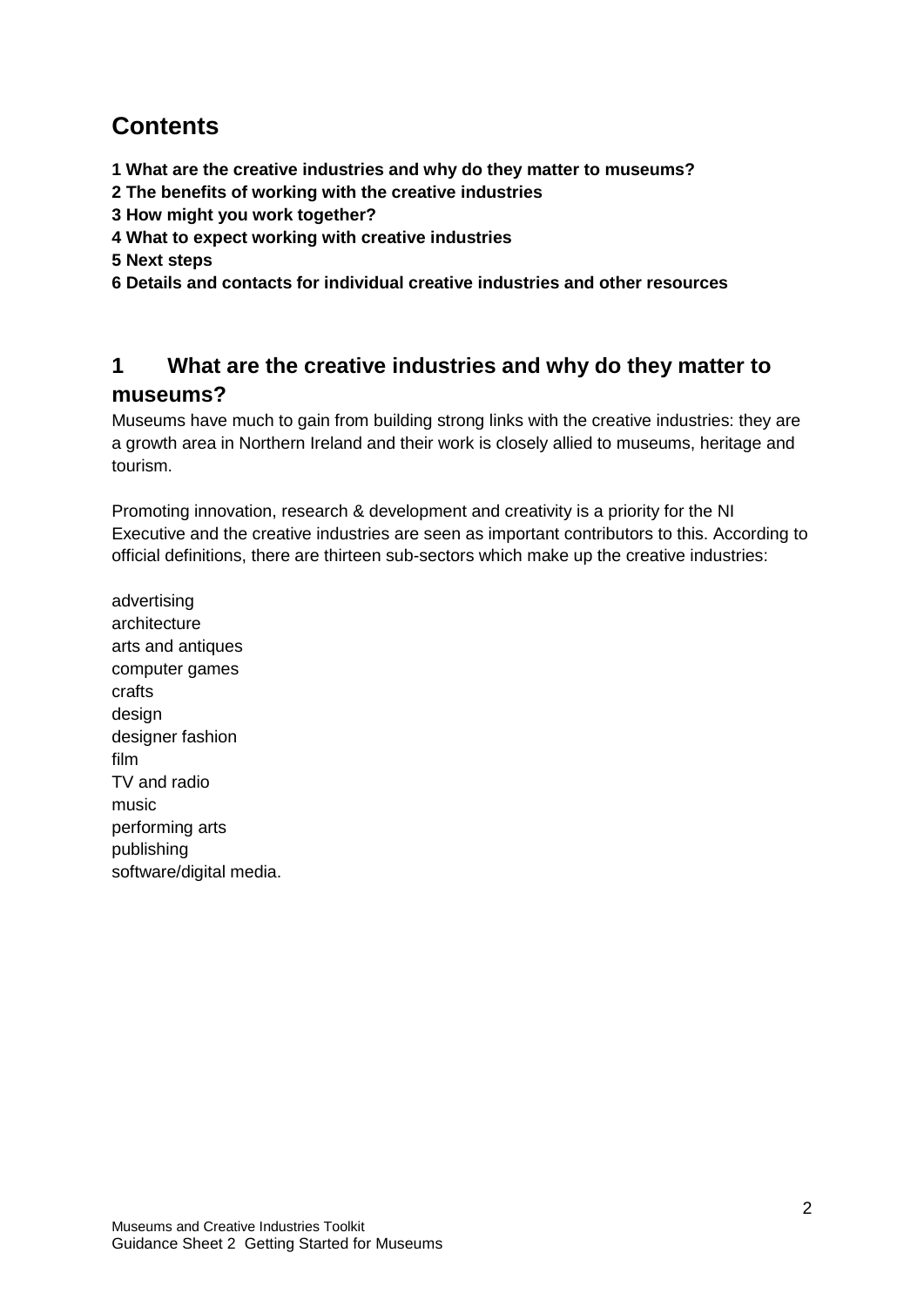What all these have in common is that their products have their origin in individual creativity, skill and talent and that they have a potential for wealth and job creation through the generation and exploitation of intellectual property.

Digital technologies are seen by policy makers as having most potential for growth and collaborations in these areas may be particularly advantageous: animation; mobile/web content; e-learning/serious gaming; publishing; film; television; and music.

### **2 The benefits of working with the creative industries**

Museums have a lot to gain from working more extensively with the creative industries, including:

- **Increasing use of museum collections** Whether by providing evidence to help a documentary-maker tell their story, or by licensing designs for commercial products, partnerships with the creative industries have the potential to ensure that more people have more opportunities to enjoy your collections
- **Increasing use of the building** Museum buildings can be venues for the performing arts, or used as film and television locations. Some of these activities could generate income, while others help to demonstrate the importance of your museum as a local resource
- **Increasing use of your expertise** The specialist knowledge developed by people who work in museums is a public resource. Partnerships with the creative industries have the potential to bring this knowledge to a wider audience
- **Reaching new audiences** Creative industries may be able to help you reach audiences who are not attracted by more traditional ways of presenting museum collections. Different design approaches can appeal to different audiences, artists and makers can help you reinterpret your collection in ways that make people think again about an institution which they see as unchanging and uninteresting, and digital media offers ways of reaching people who are unlikely to visit the museum in person. Major film and TV productions in particular can offer a dramatic boost to visitor numbers: high-profile productions can boost visitor numbers by over 50% if publicised effectively
- **Raising the profile of the museum** Because working with creative industries is novel and eye-catching, it is relatively easy to get press coverage and generate interest in what you are doing. It can position the museum positively to be seen to have a close association with a growing, forward-looking sector
- **Generating income** Not all projects with the creative industries are geared towards income generation, but there is potential here for museums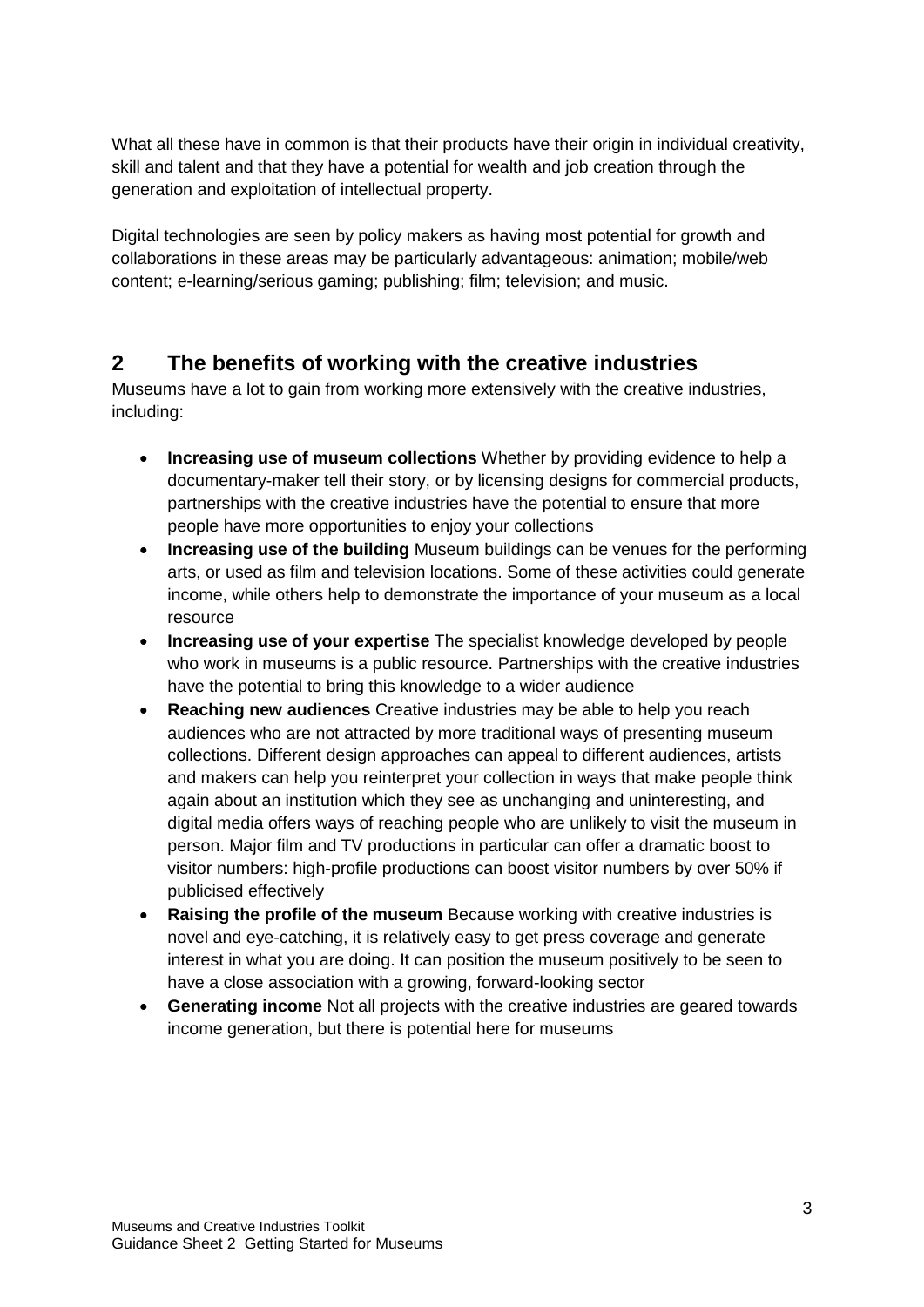### **3 How might you work together?**

Most relationships between a museum and a creative business will fall into one of three categories:

**Commissioning a service (and paying a fee)** Museums already work extensively with creative businesses, commissioning designers to work on displays or marketing materials, hiring costumed interpreters or using a specialist company to develop a sound guide. Working with the creative industries is not a new idea. But it is likely that you could do more. If you already have a sound guide, could you develop an app? If you have sold a local maker's work in your shop, could you commission them to produce new work for display in the museum, in response to the museum's collection? And if you have a good relationship with a company as a client, could you look for ways of moving that relationship on?

**Selling a service (and generating an income)** Museum collections can offer inspiration for the work of artists and creative businesses and sometimes are suitable to be licensed for use on commercial products. Museum buildings have potential as film locations, or performing arts venues. There may also be scope to develop charged-for consultancy services, which draw on museums' expert knowledge. Museums traditionally provide many of these services for free, and should continue to do so for students or non-commercial ventures. But this guidance aims to help you generate income from these kinds of activities, where it is ethical and feasible to do so.

**Collaborating as partners (could generate income in the longer term, be revenueneutral, or have a cost for the museum)** While museums and the creative industries have traditionally worked together as clients and service-providers, there is untapped potential for new kinds of collaboration. Creative industry partners can bring new ways of working to museums, which could generate commercial possibilities, or give scope to apply for funding to develop a programme or product, bringing together your museum's special resources and the creative-industry partner's specialist skills. Guidance Sheet 3 in this series has more information about funding opportunities.

Licensing and product development offer other opportunities for mutually beneficial collaboration. Museums can license creative businesses to develop commercial ranges based on, or making use of, museum collections in return for a fee. Museum shops offer potential outlets for smaller-scale producers, which can generate income as well as improving the quality of experience for your visitors. Guidance Sheets 3 and 4 offer more advice on how to develop successful partnerships in these areas.

### **4 What to expect working with creative businesses**

Many creative businesses are relatively small and fleet-of-foot. Their culture may seem very different to that of museums, and not only because they are driven by commercial imperatives. Research undertaken in developing this guidance identified that, whereas creative businesses are keen to try something new, experiment a little, and move on quickly if the innovation doesn't bear fruit, they perceive museums as often being slow-moving, risk averse, and yoked to long-term strategies. Museums would rightly argue that what may seem like negatives are in fact signs that they take their public responsibilities seriously, act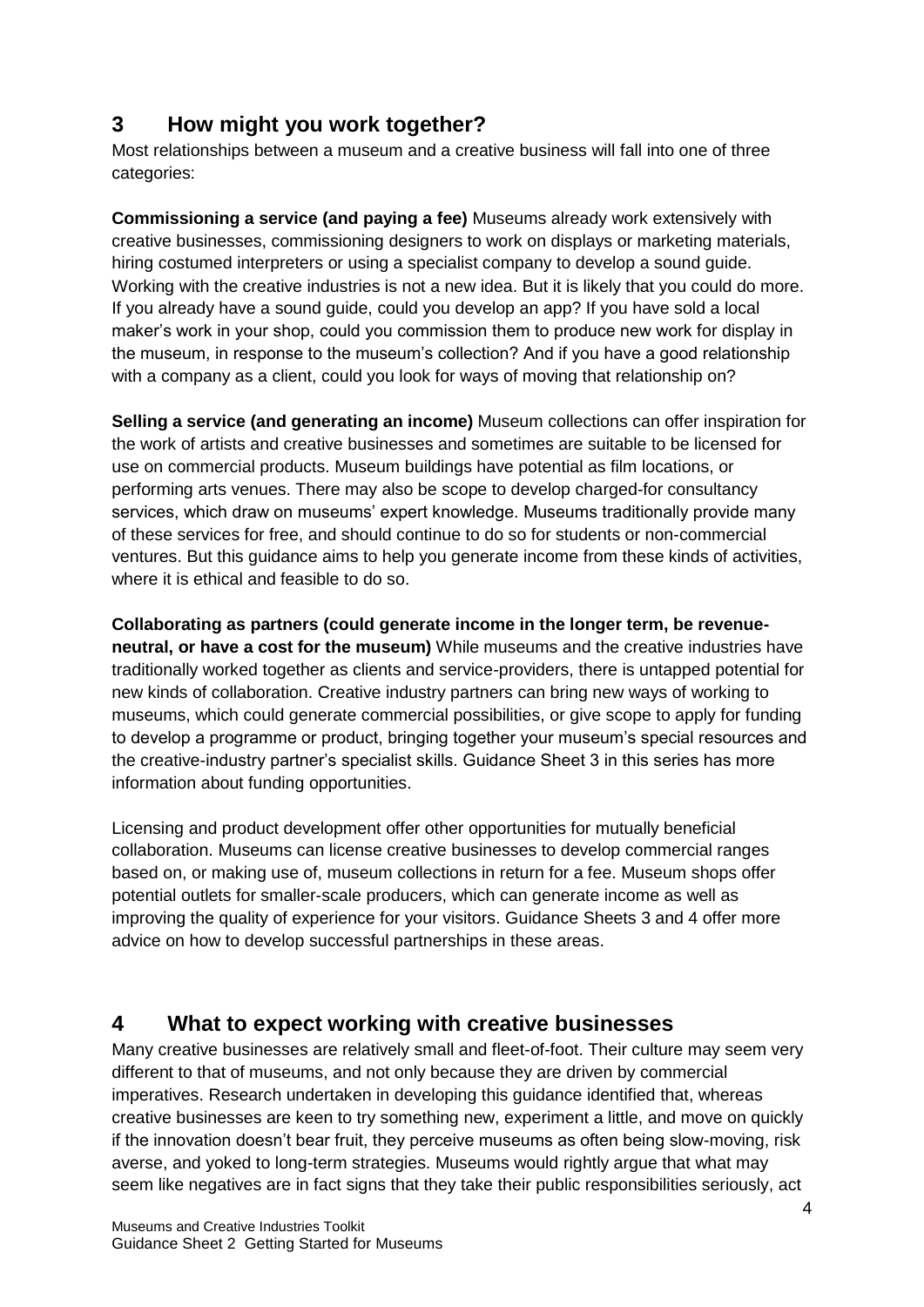as good stewards of collections and – in the case of national and local authority museums – contribute to corporate priorities. When working with creative businesses, museums need to be open about what their obligations and responsibilities are, be flexible where they can be, and explain when they cannot.

To help make working with partners in the creative industries successful there are a few things to consider that might help ensure the project goes smoothly.

Remember that if you have never worked in or with a museum, they can be difficult places to understand in terms of how they operate and who does what. Spending some time at the start with partners to explain how the museum works, the different departments and protocols is essential. This will help them to understand how they can work with the collections, buildings and staff and what is possible.

Before starting work with people from the creative industries, it might be useful to try and understand what their perceptions of museums might be. This will not only help with managing the project and expectations throughout the process, it could also help to address any potential issues at the outset.

Recent research undertaken for NIMC with the creative industries showed that those who have had the chance to work with museums had a positive experience and would very much like to do so again. As well as the wealth of collections and interesting spaces museums have to offer, people valued the chance to work with subject specialists, to explore new working environments and the chance to work with the public.

The research also highlighted some potential concerns that the creative industries might have about working with museums:

- Finding a way in to a museum is hard, even finding someone to have an initial chat with can be very difficult
- Finding out what is in a museum's collection can be difficult, as is getting access to it
- Museums may be risk averse, whereas many in the creative industries work around a principle of innovation: trying new things and moving on quickly if they fail. These different approaches to work could cause tension
- Decision making in museums can be difficult due to bureaucracy, this may particularly be the case for local-authority museums. It could hamper collaborations
- In general museums are not necessarily engaged with the creative industries, they do not go to the same networking events so it can be hard to start conversations and relationships

### **5 Next steps**

Here are a few things you can do to help get started:

 Talk to colleagues and look through your organisation's forward plan, think about projects that might benefit from being developed in collaboration or with input from one of the creative industries. If the project supports the organisation's business plan it will be far easier to justify time and resources for the work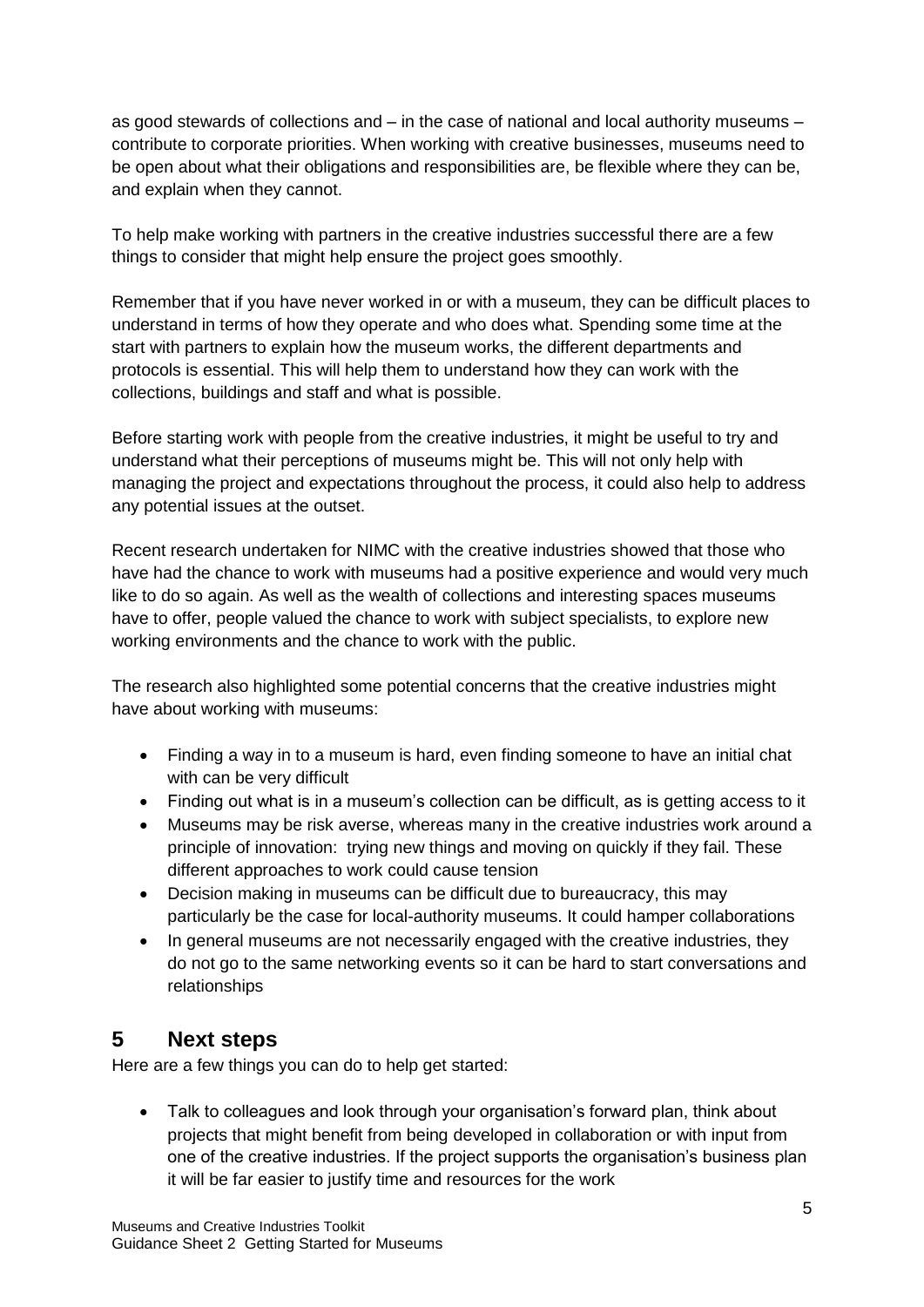- Decide on the terms in which you want to work with an organisation as collaborators and partners or as service providers
- Do some research into organisations and businesses in the creative industries and try to identify some suitable collaborators or businesses you could work with (see below for contacts). Perhaps contact a few to have an initial chat
- Investigate the possibility of working with students on a university creative-industries course
- Look into potential funders for collaborative work, some sector bodies have funding streams which museums might be able to access if they are working in partnership with a particular sector
- Talk to other museums that might have done something similar, find out how it went and who they worked with
- Be proactive think about what your offer to the creative industries could be and develop ways to promote and market this
- Identify potential events and networking opportunities where you might meet people working in the creative industries
- Remember that opportunities often arise 'out of the blue' so devise strategies and protocols that will be ready to use when the artist or film company does call

## **6 Details and contacts for individual creative industries and other resources**

#### **General information and contacts**

#### **Arts Council Northern Ireland**

ACNI is the funding and development agency for the arts in Northern Ireland. Find out about funding for opportunities to work with other areas of the arts from visual arts and design to performing arts and literature <http://www.artscouncil-ni.org/>

#### **Department of Culture, Arts and Leisure**

DCAL is the NI government lead on the creative industries <http://www.dcalni.gov.uk/>

#### **Creative and Cultural Skills (Northern Ireland)**

CCSkills is the UK sector skills council for the creative and cultural industries <http://ccskills.org.uk/nations/northern-ireland>

**My Creative Edge** is an online directory of businesses working across the creative industries<http://www.mycreativeedge.eu/>

**Culture Northern Ireland** is another source of contacts and inspiration <http://www.culturenorthernireland.org/>

#### **Crafts and Visual Art**

Distinctions between visual art, craft and design are becoming increasingly blurred, with the rise of digital technologies. Even in craft, which traditionally has an emphasis on the handmade, a majority of makers now use some digital technology in their businesses. There are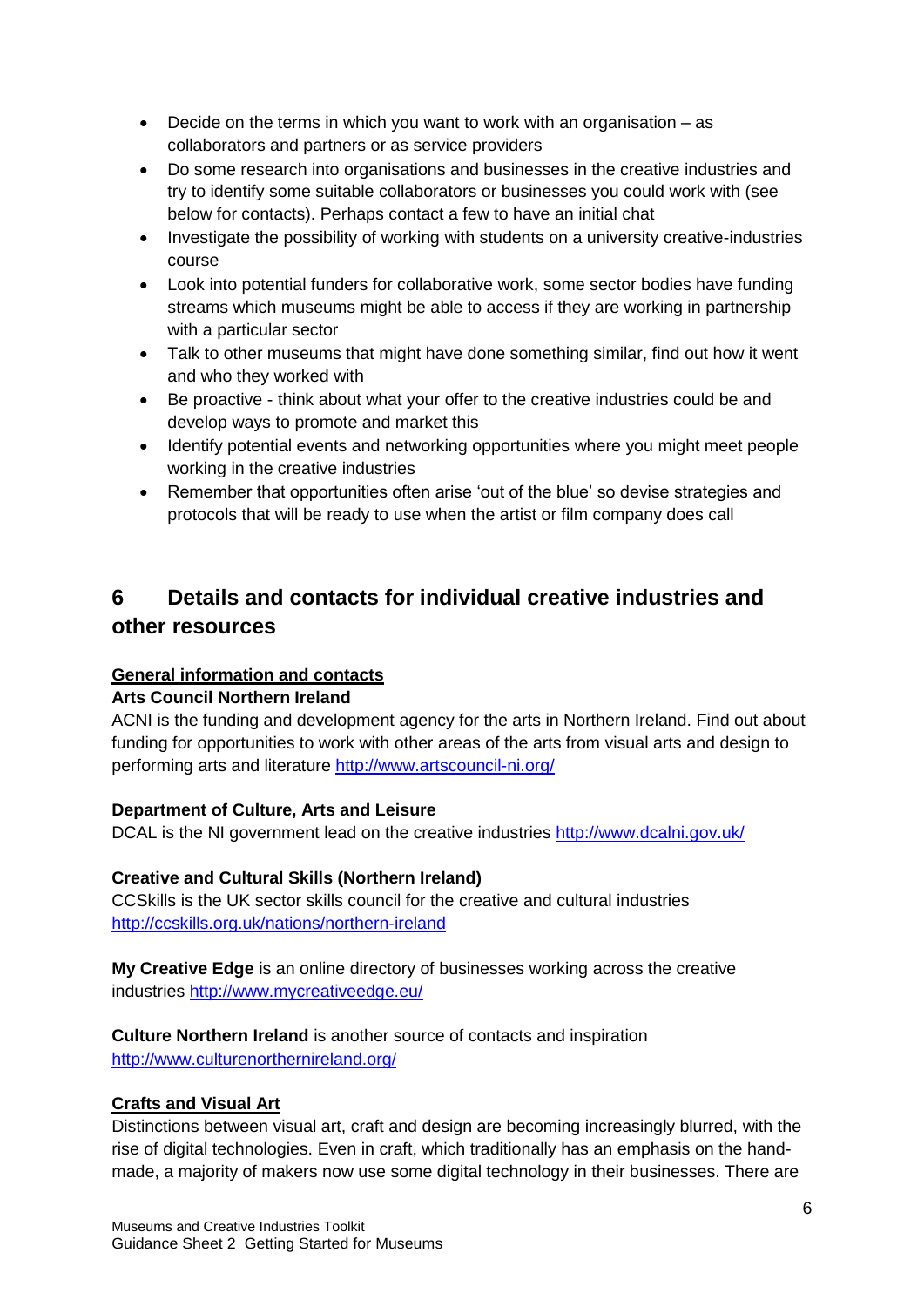approximately 1000 craft-based businesses in Northern Ireland; most are sole traders, producing works to sell by commission, in galleries and online.

**Craft NI** supports and promotes the craft industry in Northern Ireland. One way in which it does this is through its online directory of craft makers and examples of their work, which provides a useful guide to artists and makers that museums could work with <http://www.craftni.org/>

Advice on working with craft makers is available in the Museummaker Toolkit <http://www.artscouncil.org.uk/funding/funded-projects/case-studies/museumaker/>

#### **Design**

**Northern Ireland Design Alliance** provides some useful resources that relate to commissioning and working with designers<http://www.nidesignalliance.com/>

#### **Digital Media**

**Digital Circle** is the representative organisation for digital content businesses in Northern Ireland. Businesses they cover include: web and mobile content, film and television, digital animation, e-learning, games, and music. Its website contains listings of businesses in these areas

<http://www.digitalcircle.org/>

#### **Publishing**

**Publishing Northern Ireland** is an organisation dedicated to raising the profile of Northern Irish writing and publishing. Its website contains a useful list and links to a range of associated arts organisations <http://www.publishingni.org/>

#### **Performing arts**

**Classical Arts Northern Ireland** is a collaborative project coordinated by Audiences NI, to promote classical arts performances, including opera, music and dance. A list of touring companies, theatre groups and associated bodies can be found on its website <http://classicalartsni.com/>

#### **Music**

Over 3000 people work in the music industry in Northern Ireland but, and the sector is particularly strong in terms of performers and composers. For the music industry strategy for Northern Ireland, see [http://www.dcalni.gov.uk/northern\\_ireland\\_music\\_industry\\_strategy.pdf](http://www.dcalni.gov.uk/northern_ireland_music_industry_strategy.pdf)

#### **Film, TV and Radio**

Filming can vary widely in scale: while a major feature film may require hundreds of people, with dozens of support vehicles, local television news is often made by one person operating their own camera. While most smaller museums will be unable to support very large-scale filming, many could manage smaller shoots. Most filming opportunities fall into one of two categories: location shoots for period drama, or documentaries which relate closely to the subject of your museum.

Documentaries tend to have small crews and are likely to want to film your museum as a museum, so fewer special arrangements are required. Documentary-makers may wish to